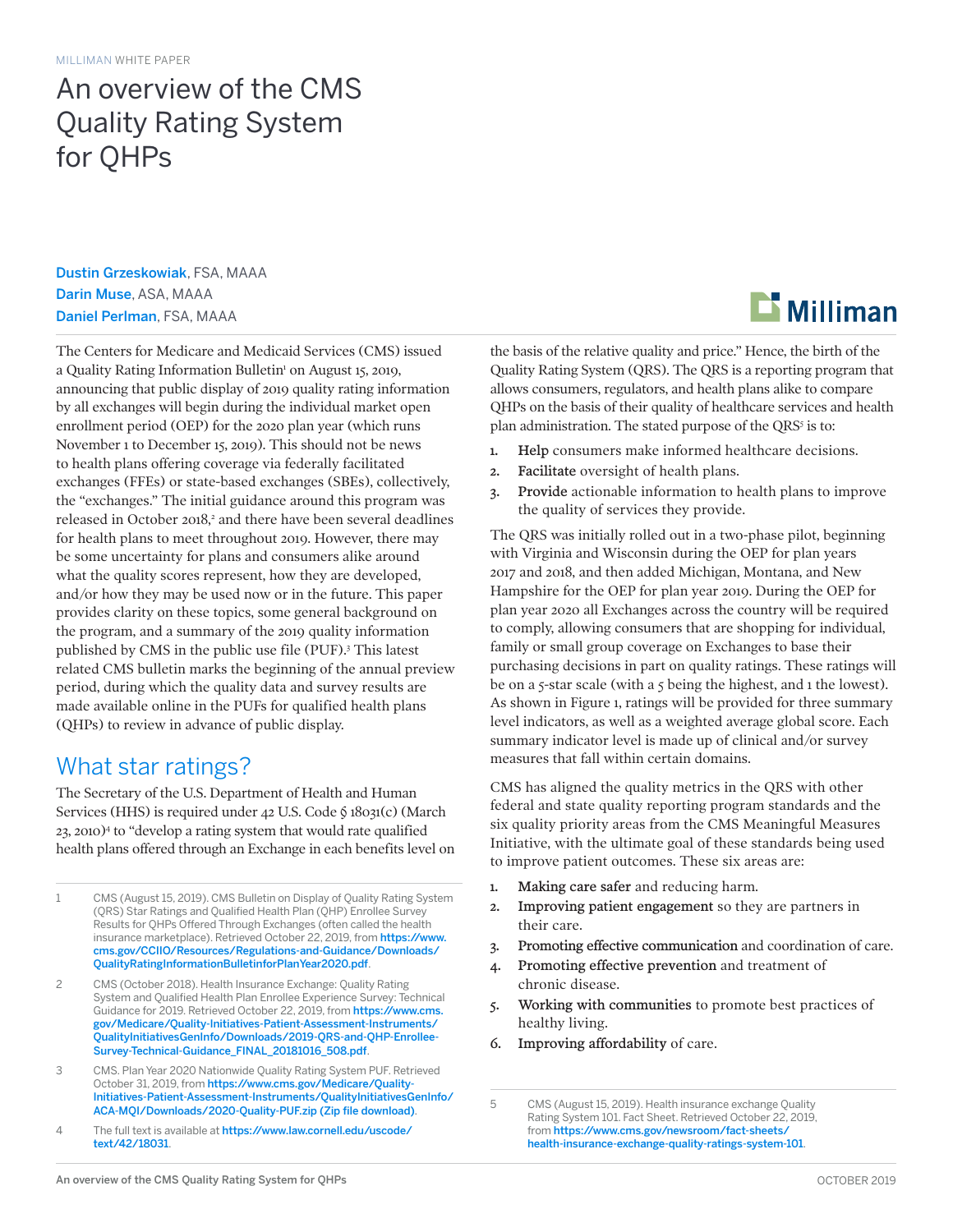States may implement additional quality reporting standards for QHP issuers in order to align with their state priorities and the needs of their unique populations. The current system uses two data sets in the derivation of the quality scores: the QRS clinical measure data set and the QHP Enrollee Survey results. Overall, the system includes 28 clinical measures focused on quality of care and plan administration, and 10 survey measures that gauge members' satisfaction with their experience.

The final star ratings that are seen by consumers represent relative scores, and are therefore easily compared from one QHP to another within their state and product lines. The criteria for determining which QHPs are eligible to be scored and the process for developing the relative star ratings from the clinical and survey measures are described later in this report.

### How well did QHPs perform in the 2020 ratings?

On October 25, 2019, CMS published star rating and quality measure level data for the 2020 plan year via a Public Use File (PUF).6 We combined this star rating data with issuer level enrollment data<sup>7</sup> and other plan information<sup>8</sup> to determine enrollment-weighted market average ratings, and to analyze rating differences among different issuer characteristics. Our analysis included the 39 states using FFEs and included in

6 CMS, Plan Year 2020 Nationwide Quality Rating System PUF, op cit.

- 7 CMS. 2017 Enrollment Disenrollment PUF. Retrieved October 22, 2019, from https://www.cms.gov/CCIIO/Resources/Data-Resources/ Downloads/2017-Enrollment-Disenrollment-PUF.xlsx (Excel spreadsheet download).
- 8 Healthcare.gov (August 9, 2019). QHP PY19 Medical Individual Landscape Zip File. Retrieved October 22, 2019, from https://data.healthcare.gov/ dataset/QHP-PY19-Medical-Individual-Landscape-Zip-File/m2uk-wyvh/.

the CMS PUFs. The most recent issuer level enrollment data available from CMS is from the 2017 plan year; if the enrollment mix by issuer has changed materially since plan year 2017 as it relates to QRS performance then our summaries below would not reflect this (i.e., if enrollment has since shifted to higher or lower rated plans on average this would not be reflected below).

Here are some observations about the data:

- · The national average Global Rating was 3.0 and nearly one-fifth (18%) of enrollees were in plans with less than a 3 Star rating.
- · Issuers scored the lowest in the Clinical Quality Summary Indicator with a national average rating of just 2.7.
- · Issuers located in the Midwest had the highest Global Rating (average of 3.2) while issuers located in the Southwest had the lowest Global Rating (average of 2.6).
- · EPO products had the highest Global Rating (average of 3.2) while HMO products had the lowest Global Rating (average of 2.9).
- · Issuers from states that had QRS pilots (MI, MT, NH, and VT) had higher average Global Ratings for 2020 (3.4) than issuers from states without QRS pilots (2.9).
- · Issuers with less than 110,000 total enrollees across all products (about 1/3 of issuers) had slightly higher average Global Ratings (3.1) than issuers with at least 110,000 total enrollees (average of 3.0).
- · Issuers with at least 9 total QHP plan IDs (about two-thirds of issuers) had higher average Global Ratings (3.1) than issuers with fewer than 9 total QHP plan IDs (average of 2.6).

| <b>SUMMARY INDICATOR</b><br>(% WEIGHT)                         | <b>DESCRIPTION</b>                                                                                                                                                                | <b>DOMAINS</b>                                           | <b>CLINICAL</b><br><b>MEASURES</b> | <b>SURVEY</b><br><b>MEASURES</b> |
|----------------------------------------------------------------|-----------------------------------------------------------------------------------------------------------------------------------------------------------------------------------|----------------------------------------------------------|------------------------------------|----------------------------------|
| <b>Clinical Quality</b><br>Management (66.67%)                 | Measures the level of clinical quality of a plan's network<br>providers based on how they manage care (regular screenings,<br>vaccines, etc.) and monitors specific conditions.   | Clinical Effectiveness.<br>Patient Safety,<br>Prevention | 24                                 |                                  |
| Enrollee Experience<br>(16.665%)                               | Based on feedback gathered through enrollee surveys gauging<br>satisfaction with care received, physicians, and ease of access.                                                   | <b>Access and Care</b><br>Coordination                   | $\Omega$                           | 5                                |
| Plan Efficiency.<br>Affordability, and<br>Management (16.665%) | Measures a plan's efficiency, affordability, access to customer<br>service and plan information, and the appropriateness of<br>tests that have been ordered by network providers. | Efficiency and<br>Affordability, Plan Service            | 4                                  |                                  |
| Global (100%)                                                  | Represents the weighted average quality star rating for the<br>categories above.                                                                                                  | All                                                      | 28                                 | 10                               |

#### FIGURE 1: DERIVING QUALITY SCORES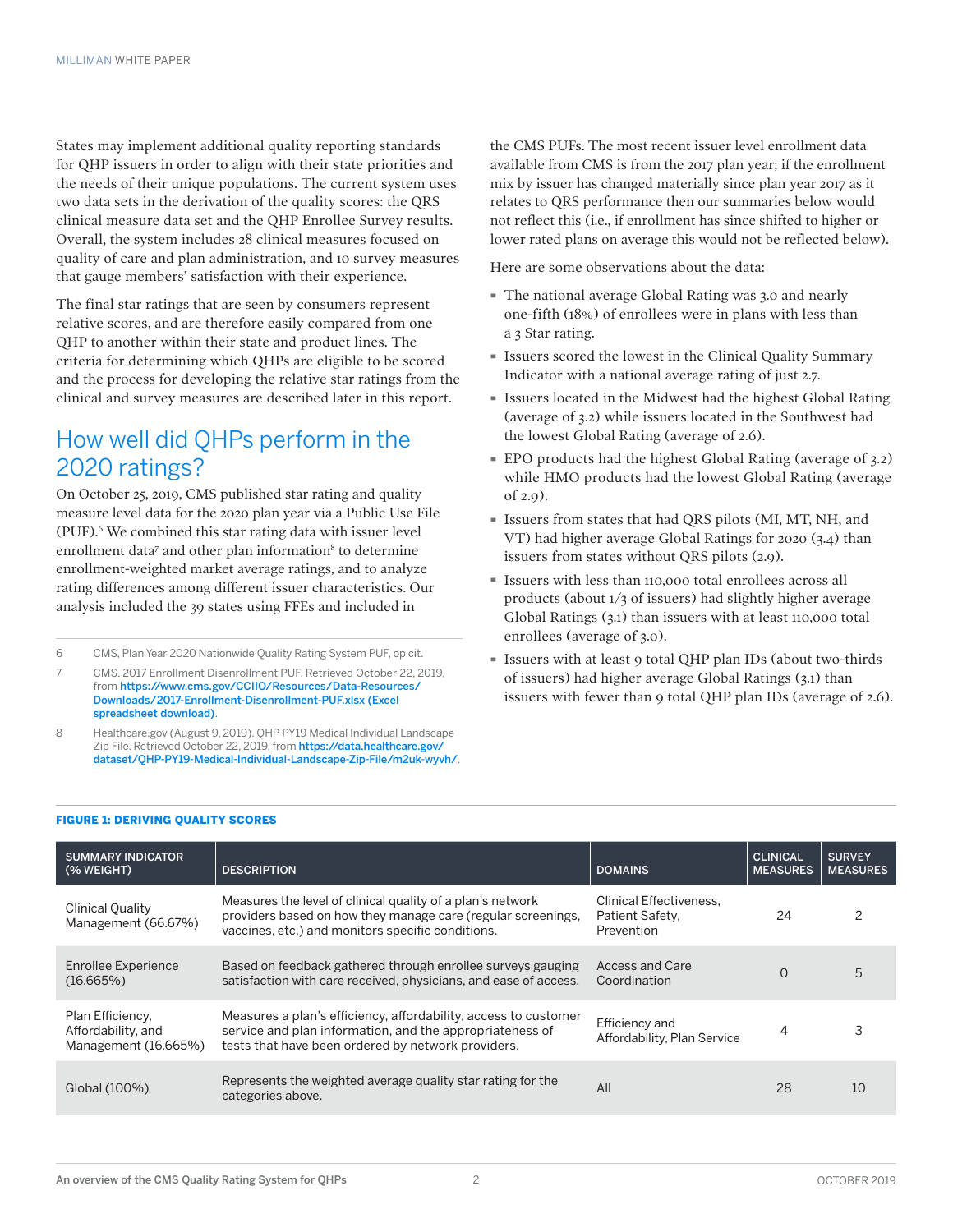#### FIGURE 2: NATIONAL AVERAGE RATINGS, DISTRIBUTION OF ENROLLEES AND SELECTED GLOBAL RATING CATEGORIES

| NATIONAL AVERAGE RATINGS - DISTRIBUTION OF ENROLLEES |                                |                                   |                                      |                                  |
|------------------------------------------------------|--------------------------------|-----------------------------------|--------------------------------------|----------------------------------|
| <b>STAR</b><br><b>RATING</b>                         | <b>GLOBAL</b><br><b>RATING</b> | <b>CLINICAL</b><br><b>OUALITY</b> | <b>ENROLLEE</b><br><b>EXPERIENCE</b> | <b>PLAN</b><br><b>EFFICIENCY</b> |
| 1                                                    | 0%                             | $1\%$                             | 6%                                   | $0\%$                            |
| $\mathcal{P}$                                        | 18%                            | 32%                               | 14%                                  | 9%                               |
| 3                                                    | 65%                            | 60%                               | 67%                                  | 76%                              |
| $\overline{4}$                                       | 16%                            | 7%                                | 11%                                  | 13%                              |
| 5                                                    | $1\%$                          | $1\%$                             | 1%                                   | 2%                               |
| <b>Average</b>                                       | 3.0                            | 2.7                               | 2.9                                  | 3.1                              |

| <b>REGION</b> | <b>AVERAGE GLOBAL RATING</b> |
|---------------|------------------------------|
| Northeast     | 3.1                          |
| Southeast     | 3.1                          |
| Midwest       | 3.2                          |
| Southwest     | 2.6                          |
| West          | 3.0                          |

| <b>PLAN TYPE</b> | <b>AVERAGE GLOBAL RATING</b> |
|------------------|------------------------------|
| HMO              | 2.9                          |
| <b>PPO</b>       | 3.1                          |
| <b>POS</b>       | 3.0                          |
| トレい              | 32                           |

| PILOT STATES | <b>AVERAGE GLOBAL RATING</b> |
|--------------|------------------------------|
| Pilot        | 34                           |
| No Pilot     | 29                           |

| <b>ISSUER</b><br><b>OHP ENROLLMENT</b> | <b>AVERAGE GLOBAL RATING</b> |
|----------------------------------------|------------------------------|
| $<$ 110.000 Enrollees                  | 3.1                          |
| 110.000+ Enrollees                     | 30                           |

| <b>ISSUER</b><br># OF OHP PLAN IDS | AVERAGE GLOBAL RATING |
|------------------------------------|-----------------------|
| $<$ 9 Plan IDs                     | 26                    |
| 9+ Plan IDs                        | -२ १                  |

### How will the ratings be used?

QHP plan sponsors may reference quality ratings in consumer marketing materials, so long as they do so in a way that is compliant with published CMS guidance.9 If marketing campaigns highlighting high star ratings resonate with consumers, brokers, and agents, leading to higher enrollment and member satisfaction, then this may motivate plan sponsors with low star ratings to improve their performances with quality measures. At least initially, quality ratings may only have marginal impact on consumer enrollment decisions as consumers familiarize themselves with this new information. It is possible, in comparing plans of similar actuarial value, price, and provider network, that consumers may turn to quality rating differences to make final enrollment decisions.

The Medicare Advantage program may illustrate potential future uses of the quality ratings for QHPs, however. Section 72210 of the Medicare Prescription Drug, Improvement, and Modernization Act of 2003 (MMA) mandated the collection, analysis, and reporting of health outcomes-related information for the purpose of improving the quality of care provided to enrollees and facilitating consumer choice and administration of Medicare Advantage plans. These intended uses of quality ratings for Medicare Advantage plans are not materially dissimilar from the intended use of the quality ratings for QHPs mandated under 42 U.S. Code § 18031(c). However, in 2010, Section 3202(B)<sup>11</sup> of the Patient Protection and Affordable Care Act (ACA) introduced significant financial incentives for Medicare Advantage plans to achieve high star ratings, directly tying a plan's payment from CMS to its star rating. As a result of these financial incentives, initially low-rated Medicare Advantage plans will generally increase their quality ratings over time or exit the market.<sup>12</sup> Few Medicare Advantage plans are able to remain in the market with low star ratings for many years. The QHP quality-rating metrics do not have the same direct financial impact as the Medicare Advantage quality ratings do. The focus of QHP issuers on quality ratings would likely be different in the presence of such incentives, but it remains to be seen whether Congress will seek to tie federal payments to quality ratings for QHP issuers as they have for Medicare Advantage plans.

- 10 The full text of the law is available at https://www.congress.gov/ bill/108th-congress/house-bill/1/text.
- 11 The full text of the ACA is available at http://housedocs.house.gov/ energycommerce/ppacacon.pdf.

<sup>9</sup> CMS Bulletin (August 15, 2019), op cit.

<sup>12</sup> Backes, K.S., Friedman, J.M., Grzeskowiak, D.J. et al. (February 2018). Medicare Advantage Star Ratings: Expectations for New Organizations. Milliman Research Report. Retrieved October 22, 2019, from http:// us.milliman.com/uploadedFiles/insight/2018/medicare-advantage-starratings.pdf.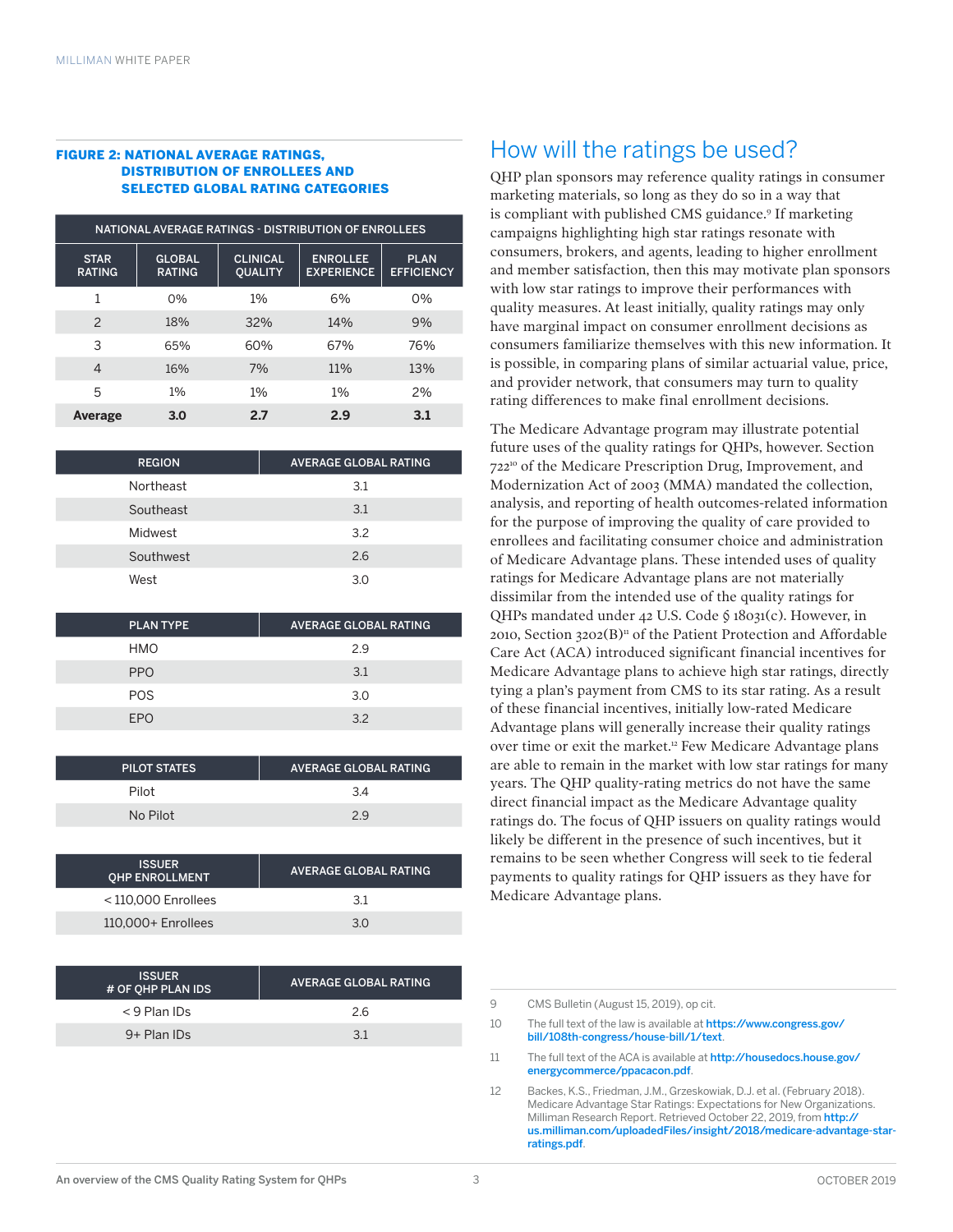### Who reports?

QHP issuers are responsible for coordinating the collection, validation, and submission of this data to CMS for each eligible "reporting unit." A reporting unit is defined as a unique issuer, state, and product type—exclusive provider network (EPO), HMO, POS, preferred provider organization (PPO)—and is the level at which eligibility determination and quality scoring is performed. In other words, QHP issuers are required to submit data to CMS for each unique combination of product type and state that meets the following three eligibility criteria:

- 1. The reporting unit must have been in the exchange in the prior year (2018 calendar year).
- 2. The reporting unit must have been in the exchange in the ratings or current year (2019 calendar year).
- 3. The reporting unit must meet the QRS minimum enrollment requirements of having more than 500 enrollees as of the midpoint of the prior year (July 1, 2018) and the beginning of the ratings year (January 1, 2019).

Reporting units may not be combined, and any reporting unit that fails to meet the above eligibility criteria is exempt from submitting data. It is important to note that CMS has defined reporting units in a way that requires experience from individual exchanges and the Small Business Health Options Program (SHOP) to be combined if they are the same product type within the same state.

QHP issuers are required to begin submitting data for eligible reporting units in the second year of operations even though QRS scores and ratings will not be calculated until the third consecutive year of operations. So, for example, to receive QRS scores and ratings for the 2019 calendar year, a reporting unit must have been in operation during calendar years 2017, 2018, and 2019.

### What data is collected?

For non-exempt reporting units the non-survey-based clinical measures can be collected by an administrative method (using administrative claims data) and/or by a hybrid method, which also uses medical records and electronic health records (EHRs). CMS specifies in its technical guidance which method is appropriate for each measure. Once the data has been collected and validated by a third-party HEDIS® Compliance Auditor (Certified Auditor), only then can it be submitted to CMS for processing. CMS has developed online portals and standardized data feeds to assist health plans with this process.

The QHP Enrollee Survey is based on the Consumer Assessment of Healthcare Providers and Systems (CAHPS®) surveys and principles, which are the national standard for assessing patient and consumer experience.13 The QRS has

very specific rules around survey sampling, timing, validation, and administration. At a high level the process requires QHPs to submit accurate survey sample frames containing specific contact information for each eligible enrollee tied to their reporting units to a Certified Auditor. Once the auditor has established that a sample frame meets CMS requirements, the QHP then submits the sample frame to an HHS-approved QHP Enrollee Survey vendor who then draws the survey sample, administers the survey, and securely submits validated results straight to CMS in the specified format.

The survey covers the following topics, and is used in conjunction with the clinical measures to determine the quality ratings:

- · Access to care
- · Access to information
- · Care coordination
- · Cultural competence
- · Doctor communication
- · Enrollee experience with cost
- · Plan administration
- · Prevention

#### How are ratings calculated?

Once the data has been received, CMS then uses a 10-step process<sup>14</sup> to calculate the QRS scores and ratings. The technical guidance provides a great deal of detail around this process, but we will only offer a brief summary of each step:

- 1. Calculate measure rates: A measure rate is calculated for each QRS clinical measure and QRS survey measure based on the score for that measure.
- 2. Determine whether measure denominator size is sufficient for scoring: Each measure must meet a minimum denominator size requirement in order for it to be included in scoring. The minimum size is 30 observations for clinical measures,<sup>15</sup> and 100 for nonclinical survey measures.
- 3. Calculate standardized measure scores: Transform all raw measure rates into standardized scores using z-standardization. This step compares each measure rate to the mean rate of a national reference group.
- 4. Calculate composite scores: Average the standardized measure scores, as long as at least half of the associated measures have a score ("half-scale rule"). Otherwise, no score is calculated.

<sup>14</sup> CMS (October 2018), Health Insurance Exchange: Quality Rating System and Qualified Health Plan Enrollee Experience Survey: Technical Guidance for 2019, op cit.

<sup>15</sup> Except for the Plan All Cause Readmissions (PCR) measure, which has the minimum denominator criteria of 150 observations.

<sup>13</sup> Backes, K.S., Friedman, J.M., Grzeskowiak, D.J. et al. (February 2018). CMS Bulletin (August 15, 2019), op cit.